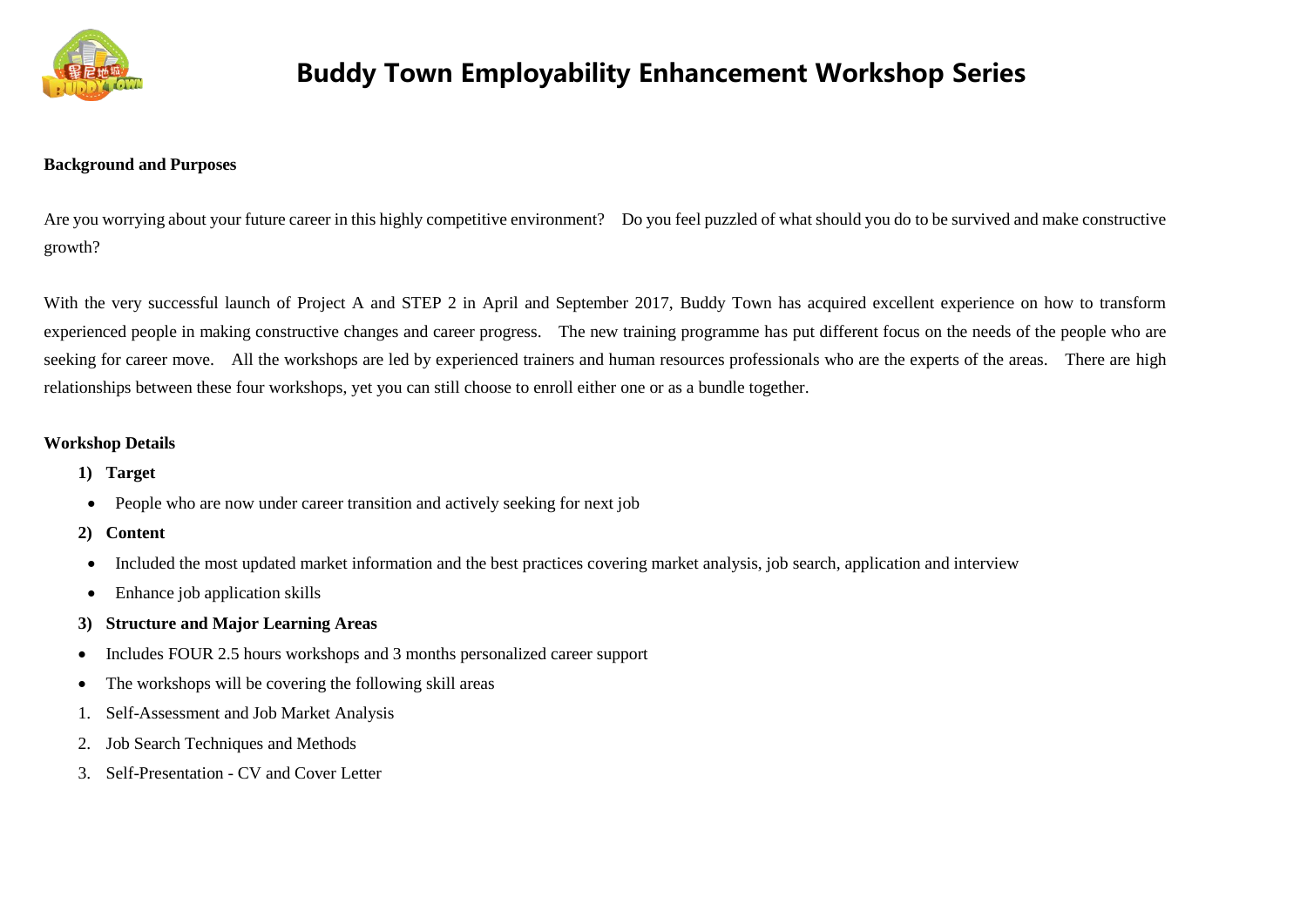

4.Job Interview Techniques

### **4) Methodology**

- 1) A combination of presentation, experience sharing (from experienced recruiter) and in-class and out-class exercises
- 2) Plus individual career support services for 3 months upon the completion of all workshops

### 5) **Venue:**

All workshops will be held in GoodLab, L1, The Sparkle Tower 1, 500 Tung Chau Street, Kowloon

### **6) Language:**

Cantonese with English Materials

| Se.            | <b>Date/Time</b>             | <b>Workshop / Faciliators</b>                               | <b>Brief Description</b>                                                                                                                                                                                                                                                                                                                                                                                                                                                                                                                                     |
|----------------|------------------------------|-------------------------------------------------------------|--------------------------------------------------------------------------------------------------------------------------------------------------------------------------------------------------------------------------------------------------------------------------------------------------------------------------------------------------------------------------------------------------------------------------------------------------------------------------------------------------------------------------------------------------------------|
| A1             | Sept 6,<br>$7:15 - 9:45$ pm  | Assessing Yourself and Job Market<br>Steve Man, Vilian Chiu | This session will help you rethink yourself, your works and your career options, with a hint on<br>the skill sets in support of your pursuit of various career options by looking at your target job<br>market information. By using proven assessment tool, the workshop will help you finding<br>your direction and career options. Topics include the concept of career change, exploring<br>career opportunities, setting mid-career goals, formulating mid-career plans and strategies,<br>implementing and evaluating mid-career plans and strategies. |
| A <sub>2</sub> | Sept 13,<br>$7:15 - 9:45$ pm | 360 Degree Job Search Methods<br>Virginia Wan, Steve Man    | This workshop introduces the concept of job search and equips participants with the<br>knowledge and skills needed to use different employment search methods and networking<br>strategies in addition to helping participants to become savvy job seekers. It included the<br>methods ride on using social media such as Linkedin and personal networking. Participants<br>will be helped to utilize their basic computer and internet navigation skills to create a                                                                                        |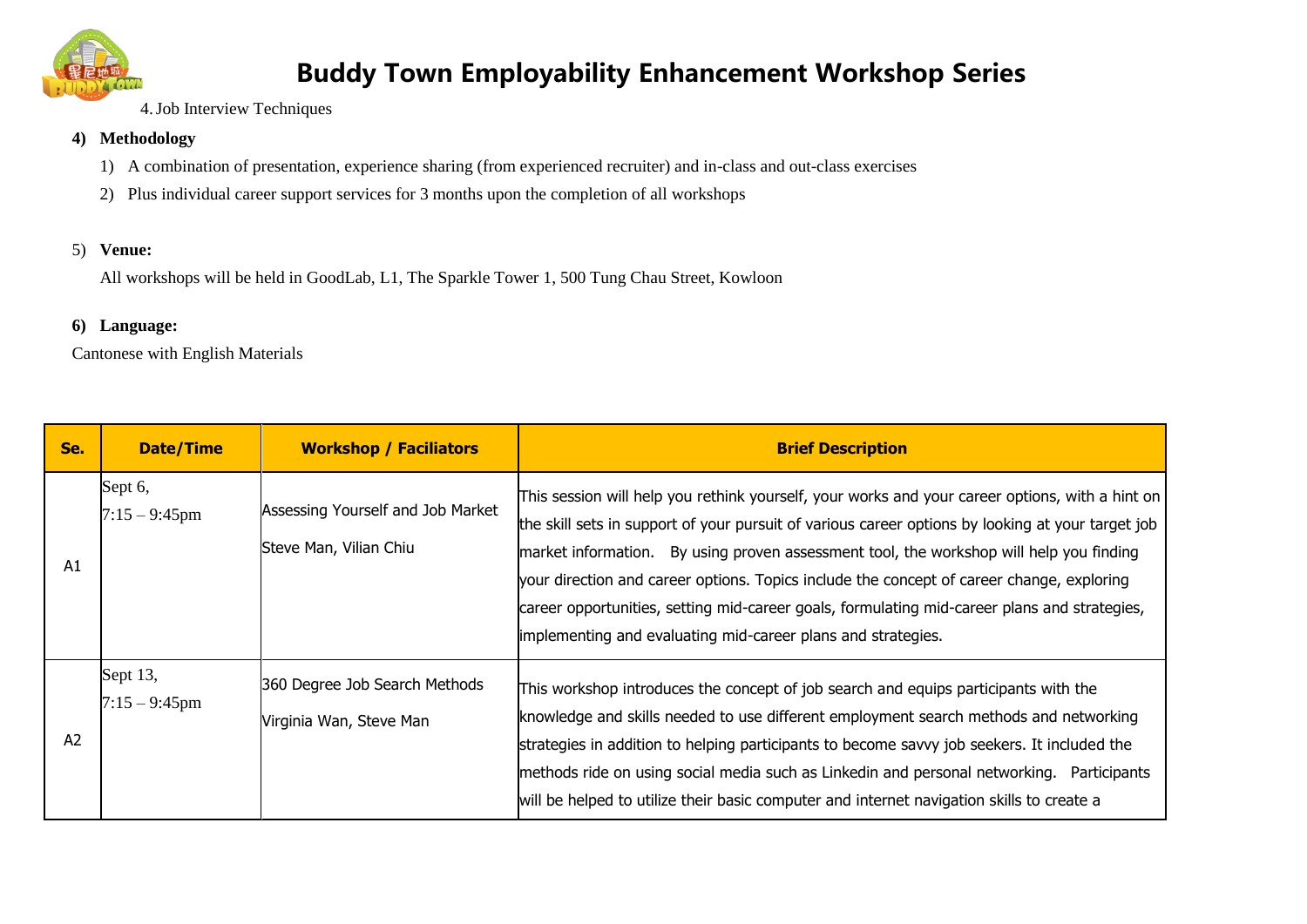

|                |                              |                                                                      | powerful on-line presence, build professional connections/networks and search for, and<br>utilize, career related information for career success purposes.                                                                                                                                                                                                                                                                                                                                                                                                                                                                                        |
|----------------|------------------------------|----------------------------------------------------------------------|---------------------------------------------------------------------------------------------------------------------------------------------------------------------------------------------------------------------------------------------------------------------------------------------------------------------------------------------------------------------------------------------------------------------------------------------------------------------------------------------------------------------------------------------------------------------------------------------------------------------------------------------------|
| A <sub>3</sub> | Sept 20,<br>$7:15 - 9:45$ pm | Writing Winning Resume and Cover<br>Letter<br>Steve Man, Vilian Chiu | Successful job search requires, among other things, development of a good resume and well<br>written cover letter. This workshop will help participants to market themselves effectively<br>through understanding, appreciating and applying principles and components of an effective<br>resume and cover letter. Participant will experience how to improve components of their<br>current resumes and how to write effective cover letters.                                                                                                                                                                                                    |
| A4             | Sept 27,<br>$7:15 - 9:45$ pm | Vilian Chiu, Steve Man                                               | Job Interview Techniques Workshop The employment interview techniques workshop aims at helping participants to understand<br>and adopt a specific set of effective interview techniques. To that end, participants will be<br>able to develop the competence and confidence needed to professionally promote themselves<br>and get positive interview results. Topics include meaning and importance of employment<br>interview, interview process and techniques, preparation and employer research, question<br>styles, intent of questions, business etiquette, selling approach, appropriate responses and<br>follow-up on interview results. |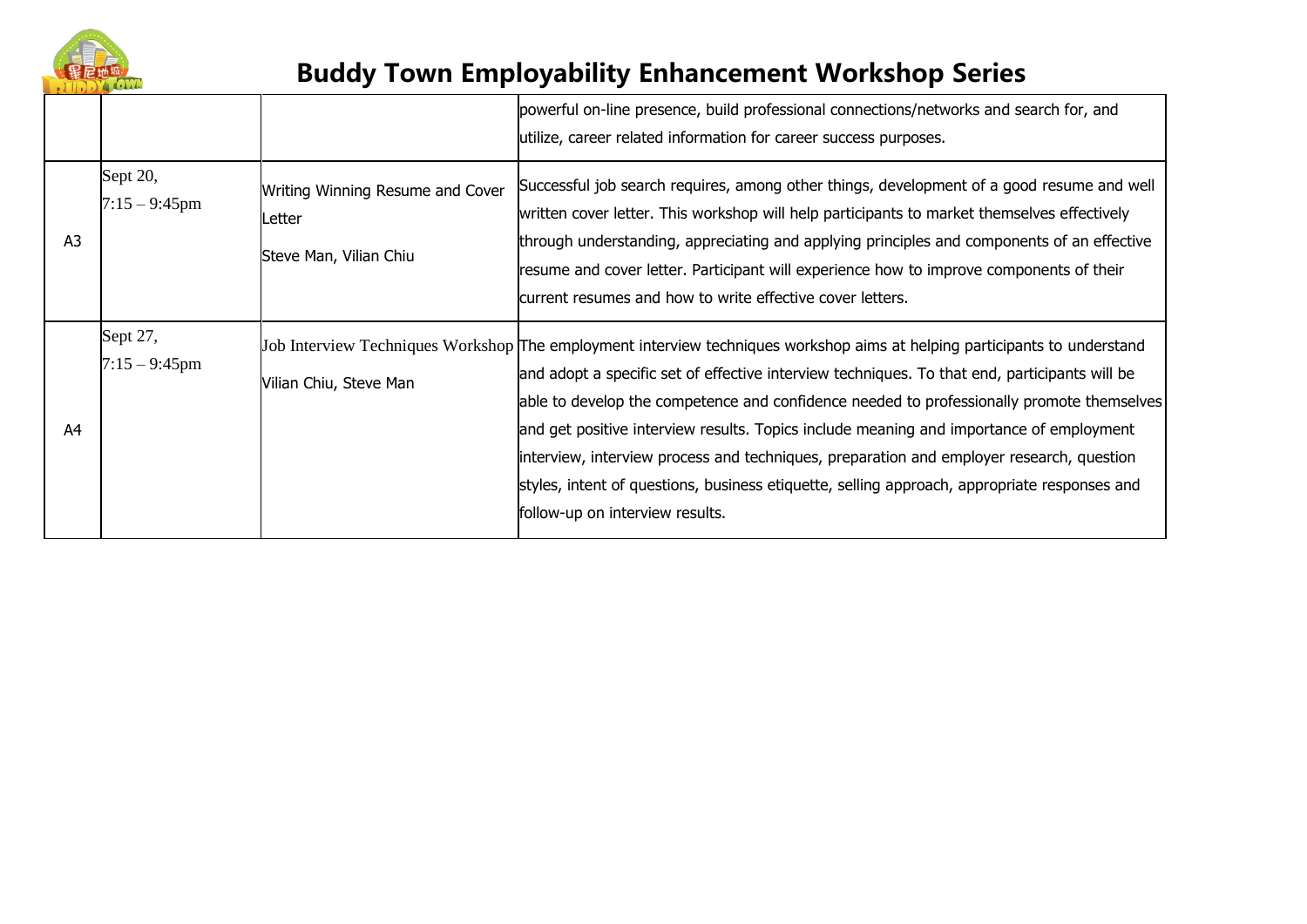

### Trainer Profiles

| <b>Steve</b><br>Man | Registered Corporate Coach and Certified Career and Transition Coach<br>Formally as Human Resources Director and Head for sizable public and private organizations and MNCs<br>Act as Visiting Lecturer for educational programmes up to Master degree level and Corporate Trainer<br>Top LinkedIn HR professional in Hong Kong with about 10 thousands 1st connections<br>Buddy Town Founder and Chief Executive |
|---------------------|-------------------------------------------------------------------------------------------------------------------------------------------------------------------------------------------------------------------------------------------------------------------------------------------------------------------------------------------------------------------------------------------------------------------|
| Vilian<br>Chiu      | Registered Corporate Coach, Global Career Development Facilitator<br>Former Asia Pacific head of HR in different publicly listed multinational corporations<br>Acting as volunteer career coach and HR advisor<br><b>Buddy Town Coaching Sub-group Coordinator</b><br>$\bullet$                                                                                                                                   |
| Virginia<br>Wan     | A 360 degree Talent Management Expert and Career Coach<br><b>Experienced Executive Recruiter and Corporate Trainer</b><br>$\bullet$<br>Certified NLP Practitioner and accredited in various sophisticated assessment tools<br>$\bullet$<br>Passionate in helping others' career development and now become a devoted contributor to Buddy Town<br>$\bullet$                                                       |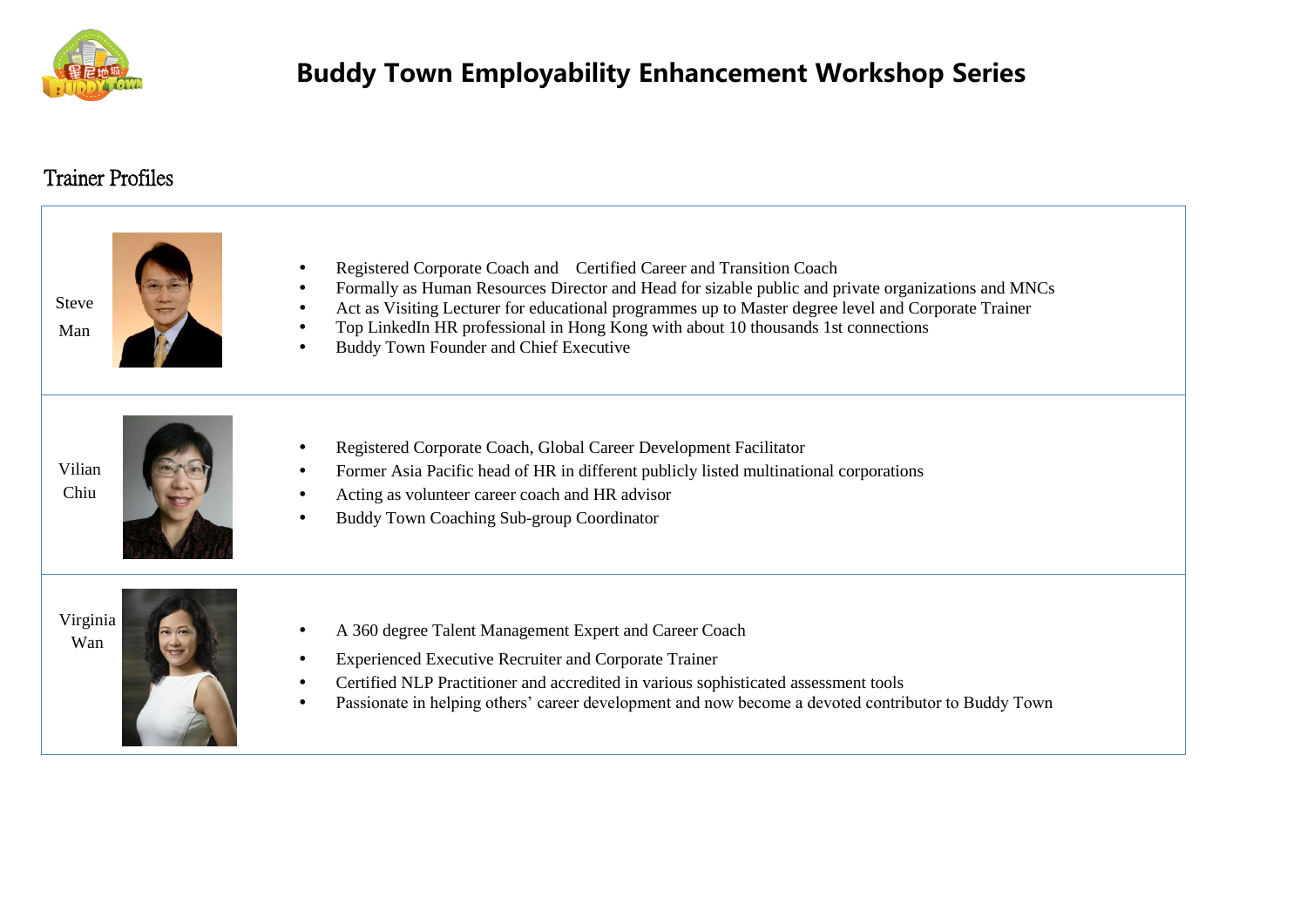

### **Your Investment**

In order to enable people to enjoy the best rates, we have come up with various forms of discounts such as early bird, two person register for one program and bundle (enroll two programmes together) and special scholarships for financially needed.

### **Listed Prices and Discounted Offer**

|                                                                      | <b>Listed Price</b> | Register before August 22 | 1) Two person register for a same<br>workshop or                                 |
|----------------------------------------------------------------------|---------------------|---------------------------|----------------------------------------------------------------------------------|
| Employability<br>A)<br><b>Enhancement Workshops</b><br>(4 workshops) | HK\$2,000           | HK\$1,800                 | Minus HK\$500 each                                                               |
| B) Individual Workshop                                               | <b>HK\$600</b>      | HK\$540                   | 2) one person register two or more<br>workshop at one time<br>Minus HK\$150 each |

\*Interested parties who are currently unemployed may apply for scholarship for up to 50% of the listed prices reduction

\*Please note all the above discount items could not be used together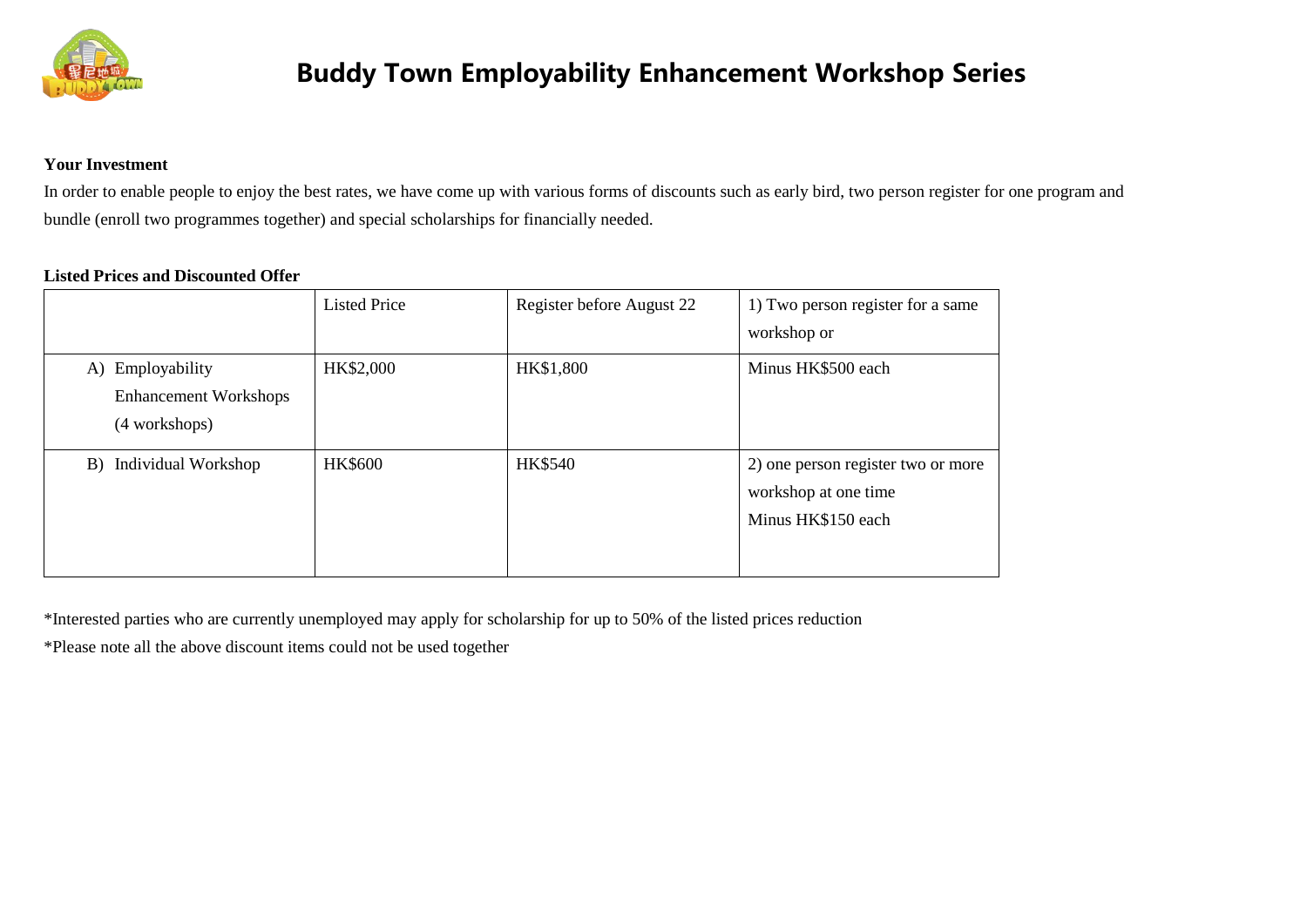

| Enrollment Form for Buddy Town's Employability Enhancement and Personal Growth Workshop Series |           |                                                      |        |                                          |                       |          |        |           |        |  |
|------------------------------------------------------------------------------------------------|-----------|------------------------------------------------------|--------|------------------------------------------|-----------------------|----------|--------|-----------|--------|--|
| Title:                                                                                         |           | Mr.                                                  | $\Box$ |                                          | Ms.                   | $\Box$   |        | Mrs.      | $\Box$ |  |
| Name:                                                                                          | (Surname) |                                                      |        | (Other Names)                            |                       |          |        | (English) |        |  |
| 姓名:                                                                                            |           |                                                      | (中文)   |                                          | <b>HKID Card No.:</b> |          |        |           |        |  |
| Telephone No.                                                                                  |           | (Residence)                                          |        |                                          |                       | (Mobile) |        |           |        |  |
| <b>Email Address:</b>                                                                          |           |                                                      |        |                                          |                       |          |        |           |        |  |
| Correspondence Address:                                                                        |           |                                                      |        |                                          |                       |          |        |           |        |  |
| <b>Education Level:</b>                                                                        | $\Box$    | Master or above                                      |        | $\Box$                                   | <b>Bachelor</b>       |          | $\Box$ | Diploma   |        |  |
|                                                                                                | $\Box$    | Matriculation                                        |        | $\Box$<br>Form 5 Others (Please specify) |                       |          |        |           |        |  |
| <b>Enrollment Choice:</b><br>Whole Workshop Series                                             |           | Others $\overline{\phantom{a}}$                      |        |                                          |                       |          |        |           |        |  |
| Two person in One Group<br>Applicable Discount<br>Early Bird                                   |           |                                                      |        | Scholarship – require approval           |                       |          |        |           |        |  |
| Payment Method                                                                                 |           | Bank Transfer to Buddy Town<br>124-340860-838 (HSBC) |        |                                          |                       |          |        |           |        |  |

Or you can fill out the below link for initial enrollment

<https://www.buddytownhk.com/blank-3> --> Click "Register the Programme"